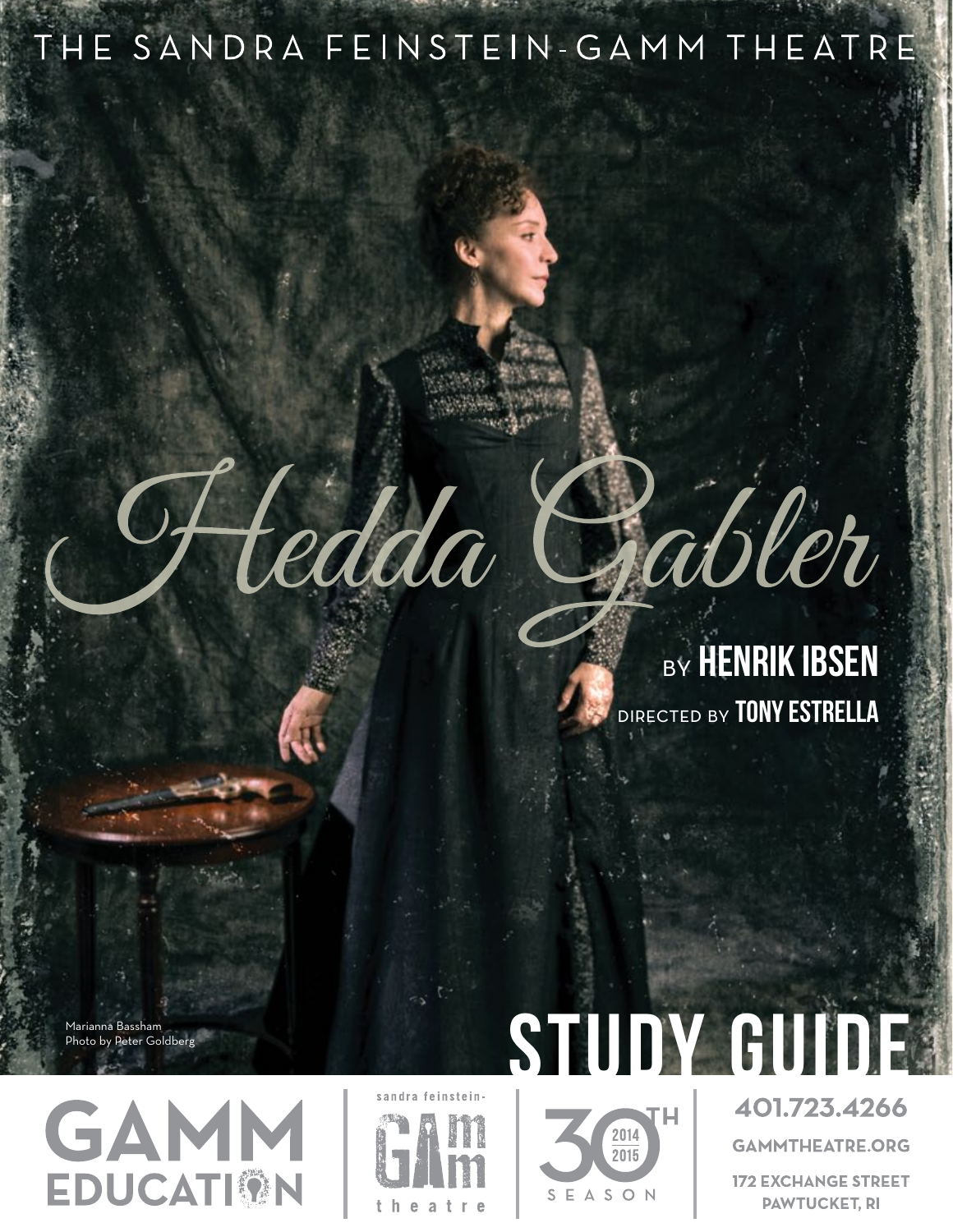# Table of Contents

#### 2............**ACT I:** WELCOME

- Theater Etiquette / pg 3
- Guide to Common Core Standards / pg 3

4............**ACTII** HENRIK IBSEN AND *HEDDA GABLER*

#### 5............**ACT III:** OUR PRODUCTION

- Who made it happen? / pg 5
- Director's Notes by Tony Estrella / pg 6

• Dramaturgical Notes by Jennifer Madden / pgs 7 - 8

#### 8............**ACT IV:** DISCUSSION & WRITING

- Discussion Questions, Themes & Topics / pgs 8 10
- Activity for the Classroom: Adapting a Story / pg 10

#### 11............**ACT V:** SUPPORTING MATERIALS

• Links to Online Articles / pg 11

#### 12...........**.EPILOGUE:** THANK YOU!

- Student Matinee Information / pg 12
- A Look at The Gamm's 30th Season / pg 13

*We thank the following individuals and organizations for their support*  of PLAY in our 30th Season: The Rhode Island Foundation, the Otto H. York Foundation, The Rhode Island State Council on the Arts, a Community Development Block Grant from the City of Pawtucket, and Michael Achey and Susan Thomas.

*This study guide was prepared by* Kate Hanson, Tracy Morreo, Susie Schutt, and Steve Kidd.

*Design by Courtney A. Martin*

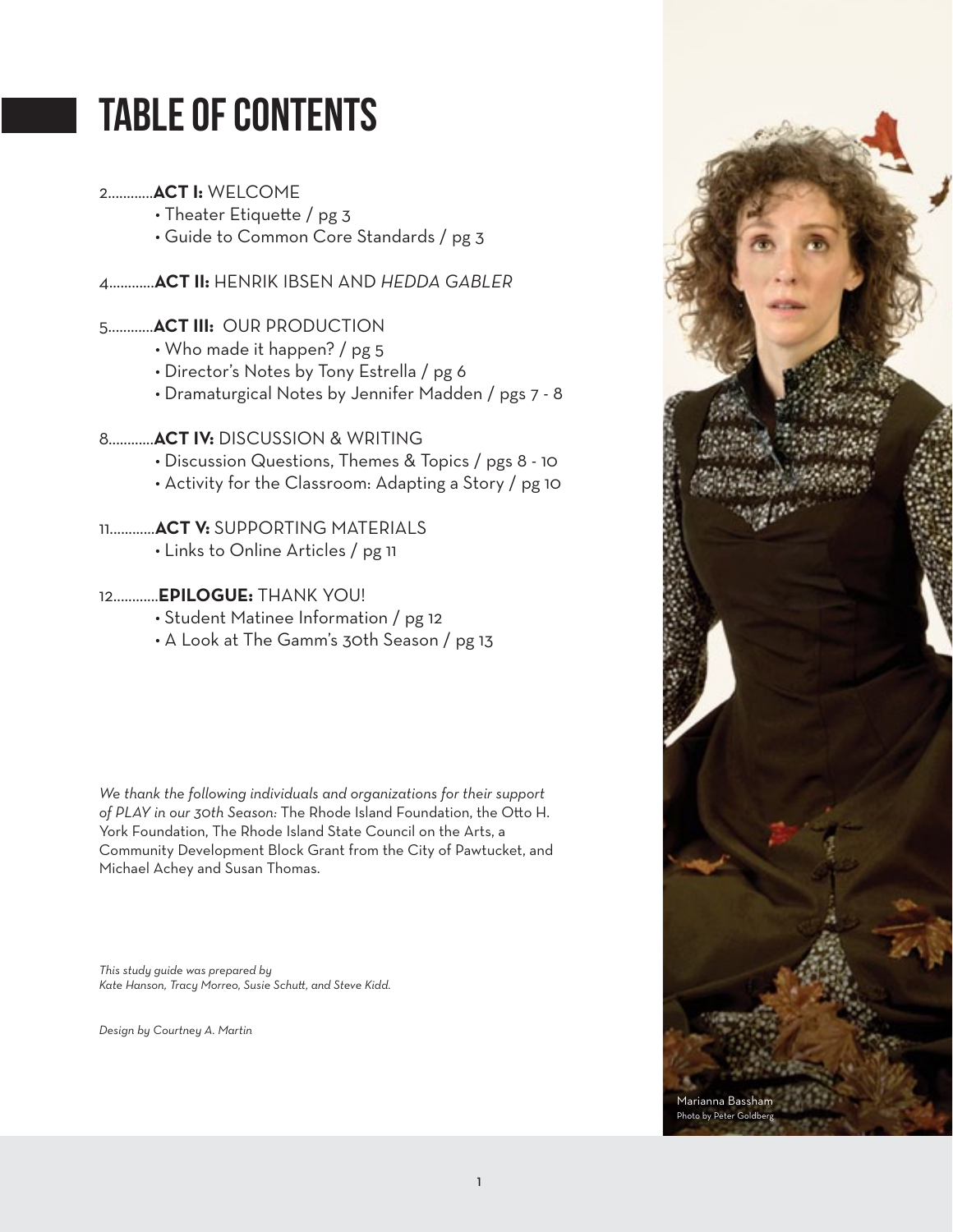

Dear Educator,

The Sandra Feinstein-Gamm Theatre is pleased to offer you this study guide to prepare you and your students for our production of *Hedda Gabler* by Henrik Ibsen. In this guide you will find background information about the play and playwright, an inside look at our production, as well as activities for your classroom and questions for discussion. We recommend using this study guide before your visit to The Gamm, as well as after to debrief with your students.

We would like to offer a workshop free of charge with your classroom/school before your visit to help prepare your students for the play. These workshops will get students out of their seats and up on their feet engaging in the themes, motifs and the language of the play. Kinesthetic engagement with language and literature ensures students deep comprehension and text-to-self connection that encourages students to invest in reading and literacy-learning. Much of this work was discovered, developed and inspired by the ArtsLiteracy Project at Brown University. Their strategies and models for learning continue to serve as a foundational pedagogical tool for all Gamm Education programming, including our PLAY (Pawtucket Literacy and Arts for Youth) in-school residencies.

Attending a production addresses several Common Core Standards in Theatre Arts Standards in Aesthetic Judgment, Cultural Contexts, and Communication, as well as many of the College and Career Readiness Anchor Standards in Reading, Writing, Speaking and Listening. We have included a list of standards that align with attending a performance and using our study guide (see page 3).

We would love to hear from you about your experiences using this study guide. It is a great help to us as we build on our education program from year to year. We look forward to seeing you at The Gamm!

#### Susie Schutt.

Education Director, susie@gammtheatre.org

#### Kate Hanson,

Education and Outreach Coordinator, kate@gammtheatre.org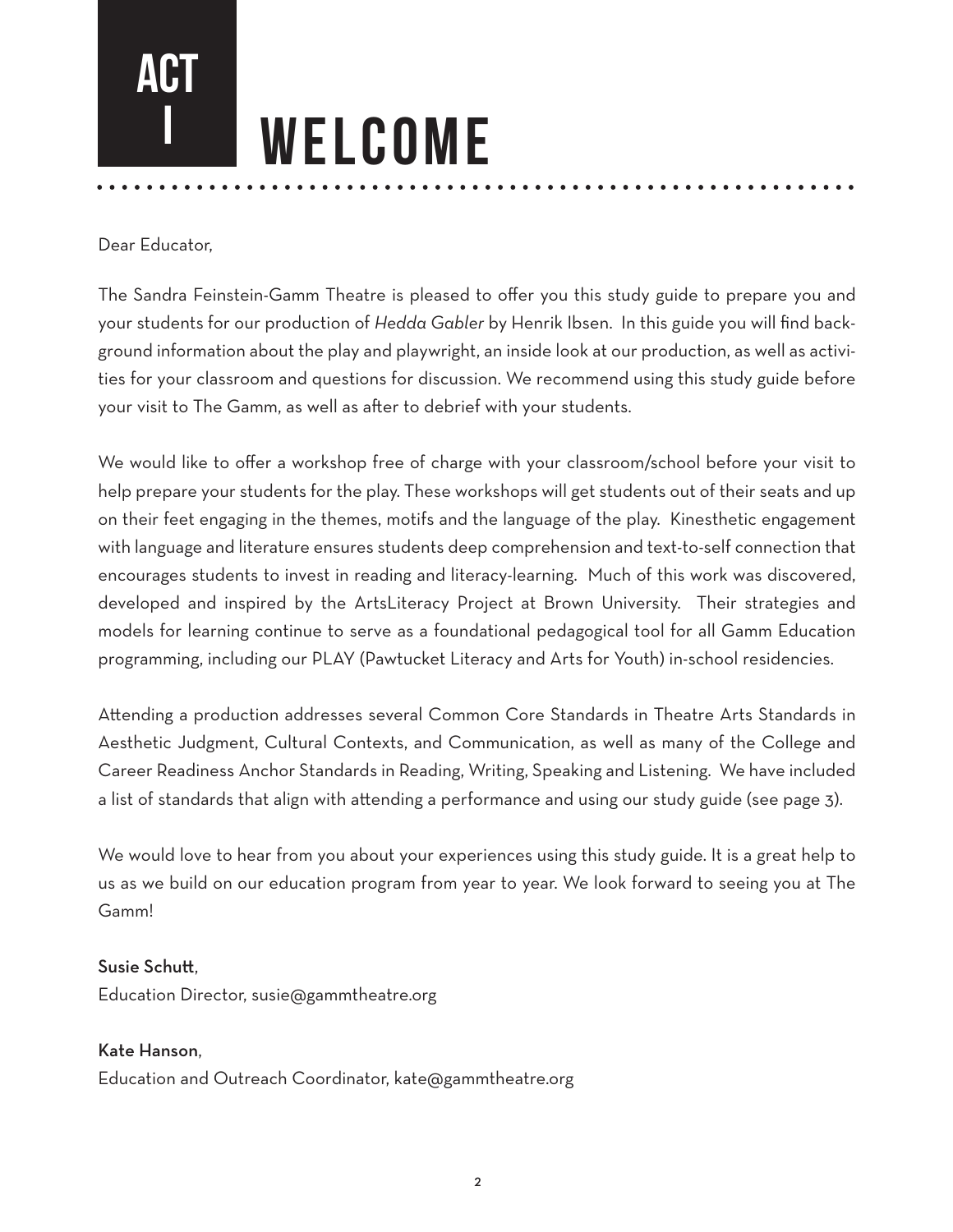## THEATER AUDIENCE ETIQUETTE

What is so exciting about attending the theater - especially in a smaller space such as The Gamm - is that it is live! Live theater is different from other forms of entertainment; unlike film and television you are encouraged to pay close attention and actively engage your imagination.

You, the audience, are mere feet (and sometimes inches!) away from the actors; therefore, you play an active role in the experience. **The actors can see and hear any distracting behavior such as talking, text messaging, unwrapping candy, the ringing of cell phones, etc.** This can affect the actor's concentration, disrupt the performance, and ruin the experience for other audience members. So we ask that you refrain from talking or making any noise during a performance. *Thank you!*

Discuss with your students the particular demands and benefits of attending a live performance. Perhaps have them brainstorm how theater is different from film, television and sporting events.

# Common Core Guide

*Here is a list of College and Career Readiness Anchor Standards that align to the information and activities in our guide:*

Determine central ideas or themes of a text and analyze their development; summarize the key supporting details and ideas. CCSSELA-LITERACYCCRAR*See Themes and Questions for Discussion*

Analyze how and why individuals, events, or ideas develop and interact over the course of a text. [CCSS.ELA-LITERACY.CCRA.R.3] See Themes and Questions for Discussion

Interpret words and phrases as they are used in a text, including determining technical, connotative, and figurative meanings, and analyze how specific word choices shape meaning or tone. CCSSELA-LITERACYCCRAR*See our Activity for the Classroom*

 Integrate and evaluate content presented in diverse media and formats, including visually and quantitatively, as well as in words. [CCSS.ELA-LITERACY.CCRA.R.7] See examples throughout our study guide.

 Analyze how two or more texts address similar themes or topics in order to build knowledge or to compare the approaches the authors take. [CCSS.ELA-LITERACY.CCRA.R.9] See our Resident Scholar's essay.

 Write narratives to develop real or imagined experiences or events using effective technique, well-chosen details and well-structured event sequences. [CCSS.ELA-LITERACY.CCRA.W.3] See our Activity for the Classroom

Prepare for and participate effectively in a range of conversations and collaborations with diverse partners, building on others' ideas and expressing their own clearly and persuasively. [CCSS.ELA-LITERACY.CCRA.SL.1] *See Themes and Questions for Discussion*

 Integrate and evaluate information presented in diverse media and formats, including visually, quantitatively, and orally. CCSSELA-LITERACYCCRASL*See examples throughout our study guide.*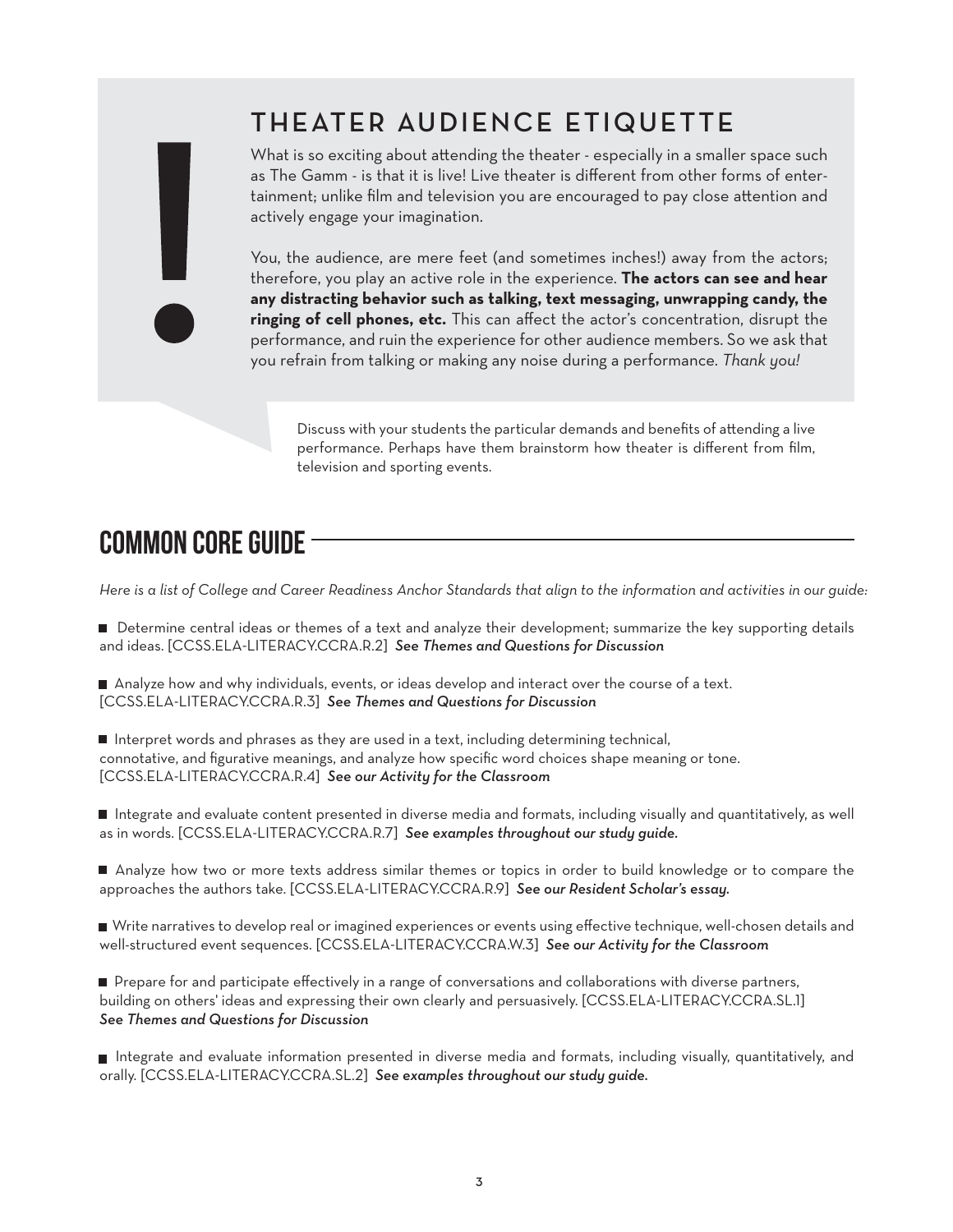

#### **ABOUT HENRIK IBSEN**

Henrik Ibsen, a Norwegian playwright and poet, is often referred to as the "father of modern drama." Born into a fairly wealthy family in 1828, Ibsen's childhood was not as picturesque as one might think. As his family's wealth began to deteriorate, his religious mother sought comfort in her faith, while his father fell into a depression. His childhood is often mirrored in his plays, with common issues such as financial difficulties and secrecy. He would also mold parental figures in his plays after his own parents. His work was often considered scandalous and challenged the norms of 19th century society. Hedda Gabler is one of his most performed plays with its title role regarded as one of the most challenging and rewarding roles for an actress, even in present day. Other wellknown plays by Ibsen include: *A Doll's house* (1879), *Ghosts* (1881), and *An Enemy of the People* (1882).



Henrik Ibsen

#### ABOUT*HEDDAGABLER*

*Hedda Gabler* was published in Norway in 1890 and premiered in Germany at the Königliches Residenz-Theater on January 31st 1891. The first British performance was at the Vaudeville Theatre, London, on April 20th 1891, and the first US production, opened on March 30th 1898, at the Fih Avenue Theatre in New York City. *Hedda Gabler* has been adapted and translated into 78 languages. Despite its wide appeal, Ibsen's Norwegian roots were always important to him, especially in his writing.

"He who wishes to understand me, must know Norway. The magnificent, but severe, natural environment surrounding people up there in the north, the lonely, secluded life - the farms are miles apart - forces them to be unconcerned with others, to keep to their own. That is why they become introspective and serious, they brood and doubt - and they often lose faith. At home every other person is a philosopher! There, the long, dark, winters come with their thick fogs enveloping the houses - oh, how they long for the sun!"

-HENRIKIBSEN

At the start of the show, Hedda Gabler has returned from an extended honeymoon with her kind but tediously academic husband. Beautiful, self-possessed and also haunted, she is already bored of marriage. Suffocated by bourgeois society and disdainful of intellectual pursuits, she tries to fulfill her aimless desires by manipulating the fates of those around her...with tragic results. Offering no easy answers, Ibsen's *Hedda Gabler* is a fascinating, paradoxical portrait of a woman slipping into despair as her options narrow in a world expanding for both sexes.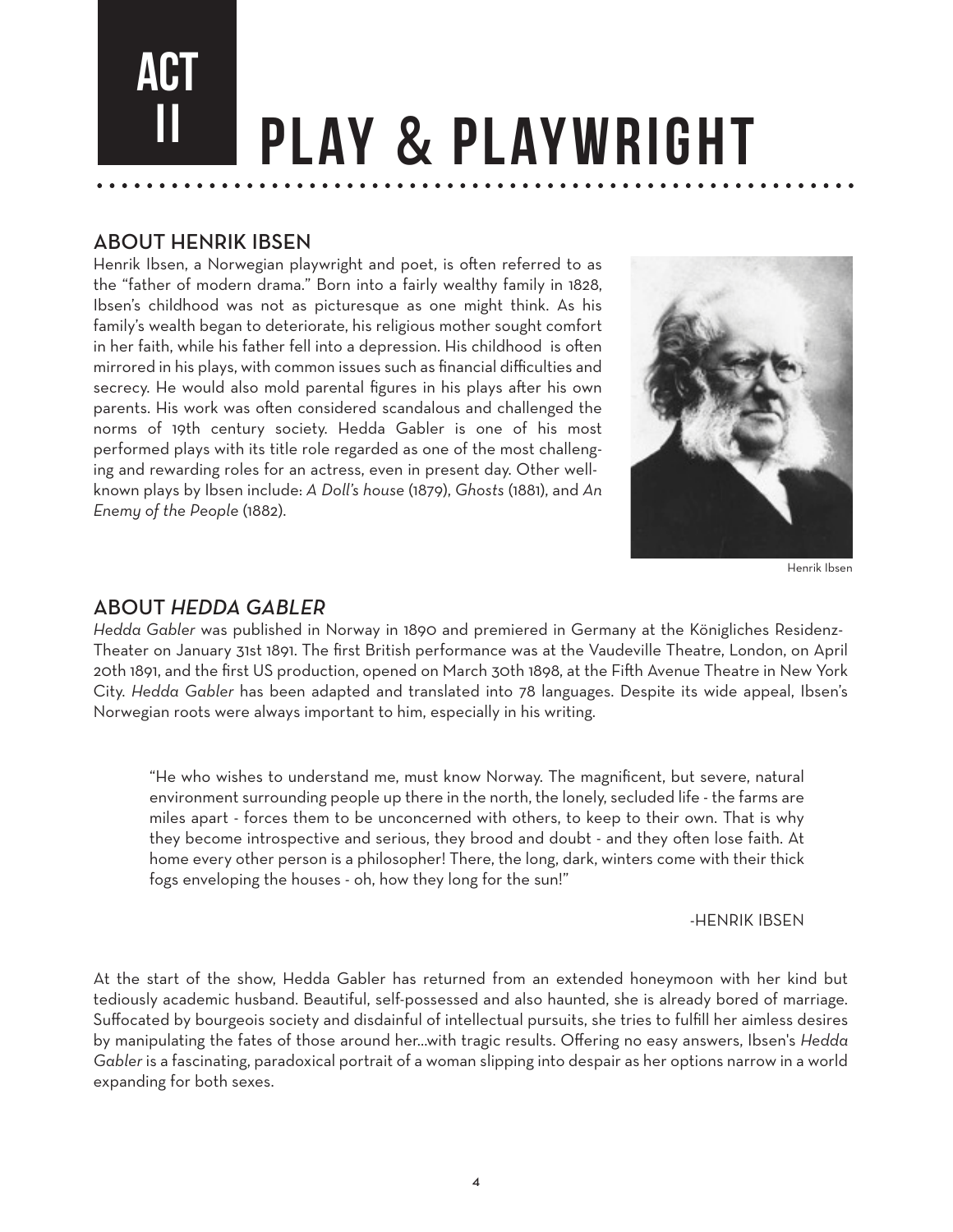# ACT **OUR PRODUCTION**

## WHO MADE IT HAPPEN:

#### ON STAGE:

*George Tesman* Joe Short *Juliana Tesman*Marya Lowry *Judge Brack* Jim O'Brien *Eilert Lovborg*Alexander Pla **Berta** Katie Travers

*Hedda Tesman* Marianna Bassham *Thea Elvsted* Karen Carpenter



Marianna Bassham as Hedda Gabler

#### **BEHIND THE SCENES:**

**Director Tony Estrella Assistant Director** Susie Schutt **Production Associate Rachel Walshe Set Design Michael McGarty Costume Design Costume David T. Howard Lighting Design Steam Accord Megan Estes Stage Management** Meg Tracy Leddy **Assistant Stage Manager** JonPaul Rainville **Production/Wardrobe Assistant** Annalee Cavallaro **Scenic Artist** Carrie Capizzano **Sound Technician** Stef Work **Master Electrician** Justin Carroll **Electrician** Marc Tiberiis **Lead Carpenter Lead Carpenter Construction Crew** Max Ramirez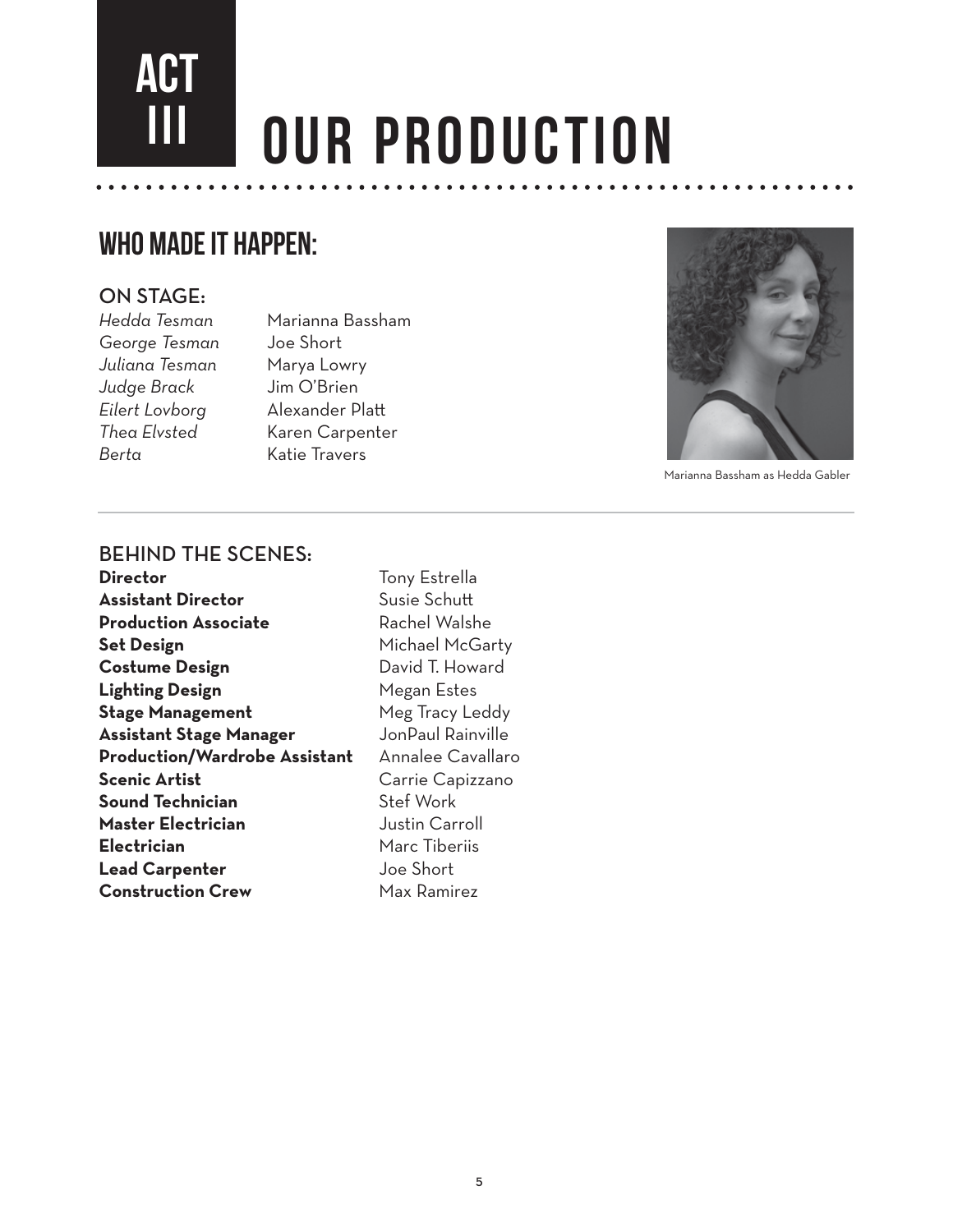### DIRECTORS'NOTES by Tony Estrella, Director of *Hedda Gabler*

"*She's snobbish, mean-spirited, small minded, conservative, cold, bored, vicious; sexually eager yet terrified of sex, ambitious to be bohemian but frightened of scandal, a desperate romantic fantasist but unable to sustain any loving relationship with anyone, including herself. And yet, in spite of all this, she mesmerizes us and compels our pity*." – Director Richard Eyre on *Hedda Gabler*

Ibsen's *Hedda Gabler* is one of the theater's great enigmas. Its original production is infamous in the annals of theater history. It's been incredibly popular for more than a century with audiences and critics alike, and is routinely described as one of the masterpieces of the modern theater. The role of Hedda itself has been described as the "female Hamlet." And yet, having seen it staged many times, productions have very rarely, to my mind, lived up to the advanced billing. Was it my own limitations or the productions' shortcomings? Could it have been Ibsen's fault? What is it that makes this particular play such a challenge?

There's a famous anecdote about an out-of-town tryout of the original production of *A Streetcar Named Desire.* Thornton Wilder was in attendance and remarked afterwards to Tennessee Williams that he thought Blanche DuBois was too complex a character for the theater. Tennessee is said to have replied, "People are complex, Thorn."

As the epigraph above suggests, Hedda is complex. And human complexity is very difficult to portray in the two-hour traffic of our stage. The greatest characters in drama, the Hamlets, the Blanches and the Heddas, share an unknowability that thrills and frustrates, baffles and enrages. These characters are consistent only in their myriad contradictions. We in the audience, of course, want to know immediately. We need to put things in order and simplicity makes it easy. Twodimensionality squares the circle, wraps things up in a tight bow and makes for supremely satisfying, instantly gratifying melodrama. However, it is complexity, contradiction, what Wiliam Blake called the "mingled contrairities of existence", that makes for characters which endure. In the end we can't completely know Hedda, or Blanche, or Hamlet for that matter, any more than we can entirely know ourselves.

The great British director Richard Eyre wrote in an introduction to his own version of *Hedda Gabler*, "The best way of understanding a play is to write it — even if that means merely typing a script yourself or copying it out longhand. It obliges you to question the meaning of every word, speech, gesture and stage direction." I've always felt that *Hedda Gabler* was brilliant even if I couldn't quite explain why. Finally, in writing this version, it's become unmistakably clear. The answer is in every "word, speech, gesture and stage direction." The title character is deliberately unsettling. Hedda is walking dynamite, trailing a fuse that she might light or douse on a whim. She's as unpredictable and poisonous as mercury, the smartest and saddest person in the room, seeming to carry on a conversation that only she can hear. It's as if her bones and skin are in constant, raging debate and rarely, if ever, agree. After pulling Ibsen's masterpiece apart and piecing it back together again, I hear Hedda's, desperate, warring inner voice at a much higher volume and if I can't ever know her completely, I think now that I understand what she's attempting to say. I hope you will, too.

–Tony Estrella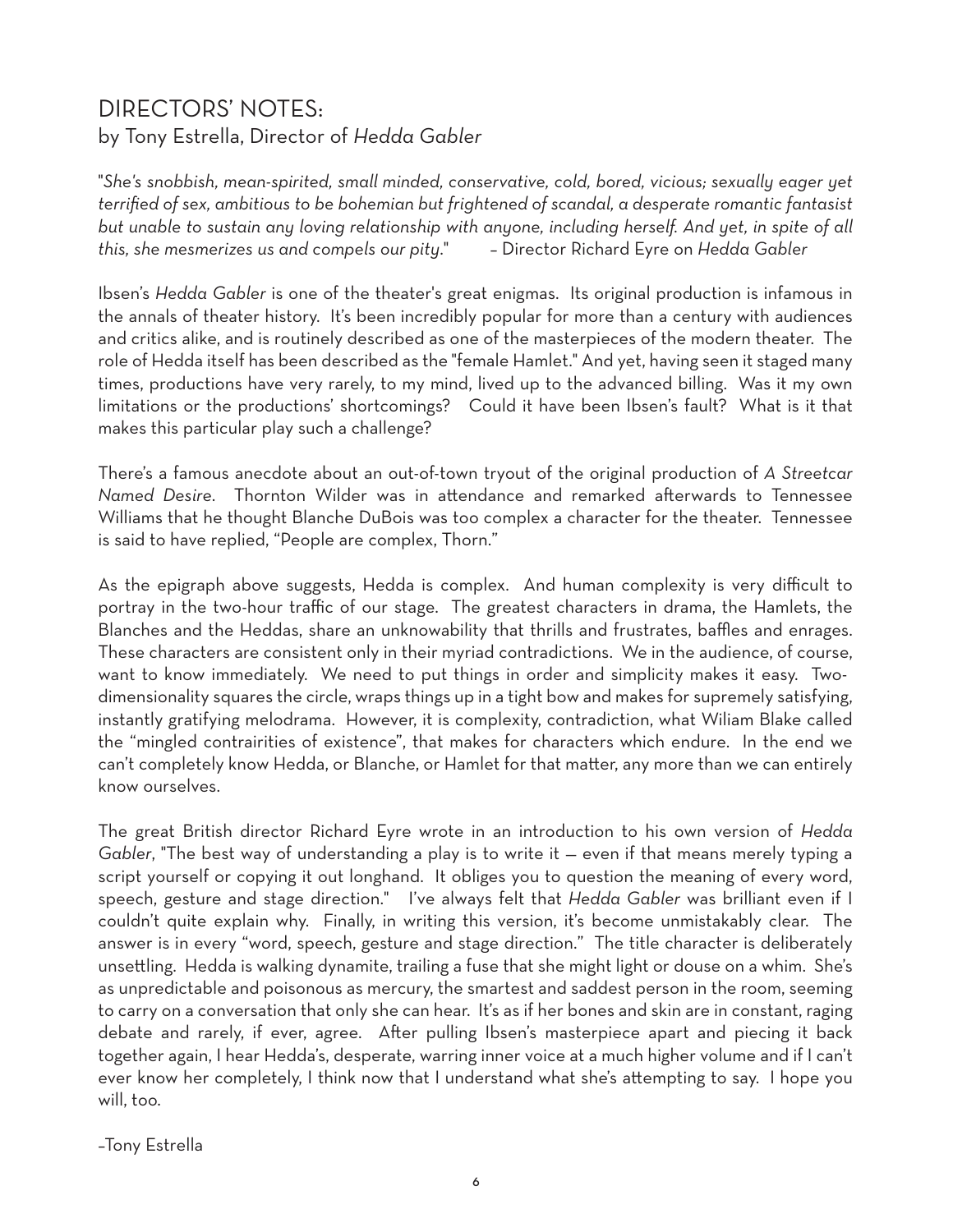### DRAMATURGICAL NOTES: I WOULDN'T WANT TO BE HER FRIEND

By Jennifer Madden, Gamm Theatre Resident Scholar

I had a scorpion in an empty beer glass on my desk. Now and again, when the creature was wilting, I would drop into the glass a piece of fruit, which it would seize upon in a frenzy and inject it with its poison. It would then revive. Are not we poets rather like that?

**HENRIK IBSEN** 

 Who has not, when standing with someone by an abyss or high up on a tower, had a sudden impulse to push the other over?

HENRIKIBSEN

Last year author Claire Messud was asked in a Publishers Weekly interview about the embittered female protagonist of her novel, *The Woman Upstairs*: "I wouldn't want to be friends with Nora, would you? Her outlook is almost unbearably grim." Messud's response was delicious:

For heaven's sake, what kind of question is that? Would you want to be friends with Humbert Humbert? Would you want to be friends with… Hamlet? Krapp? Oedipus? Oscar Wao? Antigone? Raskolnikov? Any of the characters in "The Corrections"? Any of the characters in "Infinite Jest"? Any of the characters in anything Pynchon has ever written? Or Martin Amis? Or Orhan Pamuk? Or Alice Munro, for that matter? If you're reading to find friends, you're in deep trouble. We read to find life, in all its possibilities. The relevant question isn't "is this a potential friend for me?" but "is this character alive?

The question highlights existing gender biases. Reviewer Ron Charles noted: "Decades after the protests over the Equal Rights Amendment, 'angry feminist' is still a slur, as though anger were a ridiculous reaction to persistent social inequality. Worse, the words 'bitter' and 'shrill' sit in their silos, ready to be launched at any woman who drops her pleasant smile while debating day-care availability, reproductive rights or sexual harassment."

That was written in 2013. Henrik Ibsen wrote Hedda Gabler in 1890 and it was revolutionary. Ibsen placed women front and center, full of the ugly complexities seen primarily in male characters. Hedda's biggest sin might not be that she's a nihilist bent on destruction but that she isn't nice. After all, mean girls who refuse to play fair, won't aim to please nor smile on command aren't very likable, are they?

Of course, Hedda is not a feminist poster girl, nor was she ever meant to be. Spectacularly solipsistic, Hedda is blithely unconcerned with struggles and pains not her own. Others are bit players in her melodrama, minor stars in her inexorable orbit. Hedda is also surprisingly contemporary and American. Her misdirected exceptionalism and sense of entitlement would not seem out of place on Facebook or Twitter. Henrik Ibsen all but dares us to empathize with his fantastically complicated, cruel anti-heroine.

It's treading familiar ground to state that for a woman life in the 19th century was a type of hell. In most countries women couldn't vote, apply for credit, have much access to education, inherit property or own a home. For every George Eliot and Marie Curie there were millions of women utterly infantilized by society. The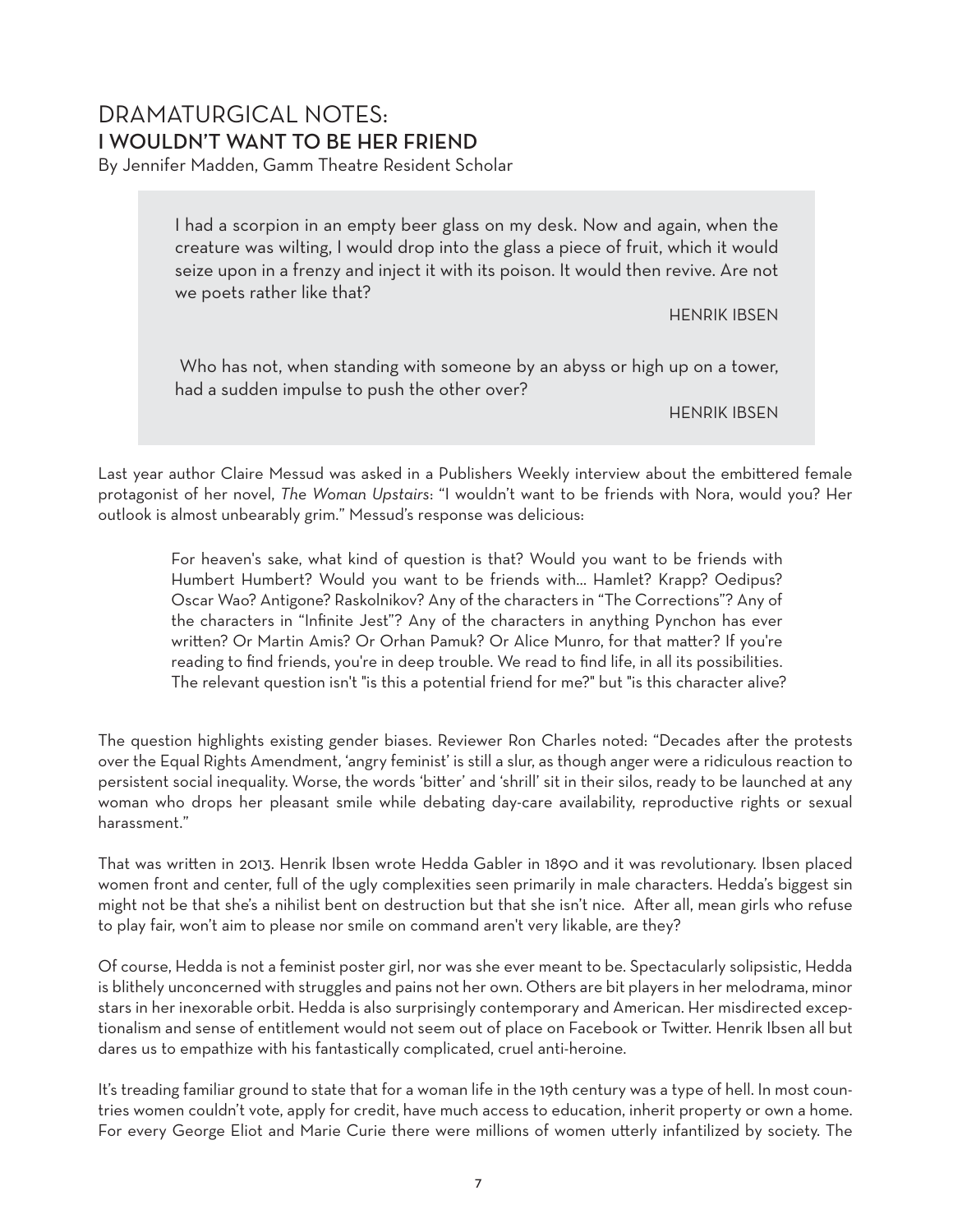bourgeoning Suffrage movement embraced Ibsen's heroines as icons of the struggle for equality. Yet Ibsen insisted that his plays argued for human rather than specifically women's rights.

This is an important point. Scholars suggest that Hedda is Ibsen's truest representation of his own repressed desires and complicated relationship with social convention. Susan Faludi observes, "What is less recognized is his towering achievement that, in such a century as his, he could look into the constricted life of a hausfrau—and see his own." Thus Ibsen radically presented his female protagonists as universal, identifiable to both women and men.

Hedda Gabler has been called "sinister, degenerate, repellent, lunatic, a monster in the shape of a woman, with a soul too small even for human sin." She is also alive; witty, charismatic, and wildly unhappy. Seeing no other options she submits to marriage and motherhood even as she knows she is clearly unsuited for either. To reject these sacred roles was to be labeled deviant, even freakish. Hedda (like Ibsen) holds such reactionary views in contempt. She resists the suffocating limitations of the whole of bourgeois society and yet, very much like her creator, dreads its condemnation.

Hedda, of course, is not merely a victim. She made her bed though she herself is desperate not to lie in it. Her moods careen violently from manic cruel hilarity to apathetic ennui underscored by a steady thrum of low panic. Warped by the denial of her (what we now view as) basic human rights, she poisonously lashes out like the scorpion, bullying and manipulating those around her, turning an afternoon social call into deadly blood sport. Likable? Who cares. Hedda Gabler is magnetic in her rage; and her frenzied, ultimately futile struggle for self-hood is a thrill to behold.

# **DISCUSSION & WRITING**



- 1. How did the set design aid in the telling of the story? What would you change and why?
- 2. What sort of atmosphere was created with the lighting, and sound?
- 3. What does the Gamm poster (also the cover of this study guide) tell you about the play? What sort of poster would you design for this play and why?
- 4. Why do you think the play is titled "Hedda Gabler"?

#### TOPIC: **Adapting a Play**

ACT

The Merriam-Webster Dictionary defines the term *adapt* as: "to change so it can be presented in another form". Hedda Gabler was originally written by Ibsen in Norwegian in 1890 and was translated into English shortly after. There are many adaptations of this play, which gives artists more room for interpretation. The Gamm's Artistic Director, Tony Estrella, chose to adapt one of the English translations of *Hedda Gabler*. This means that though the plot points and story can be credited to Ibsen, the word choices and some character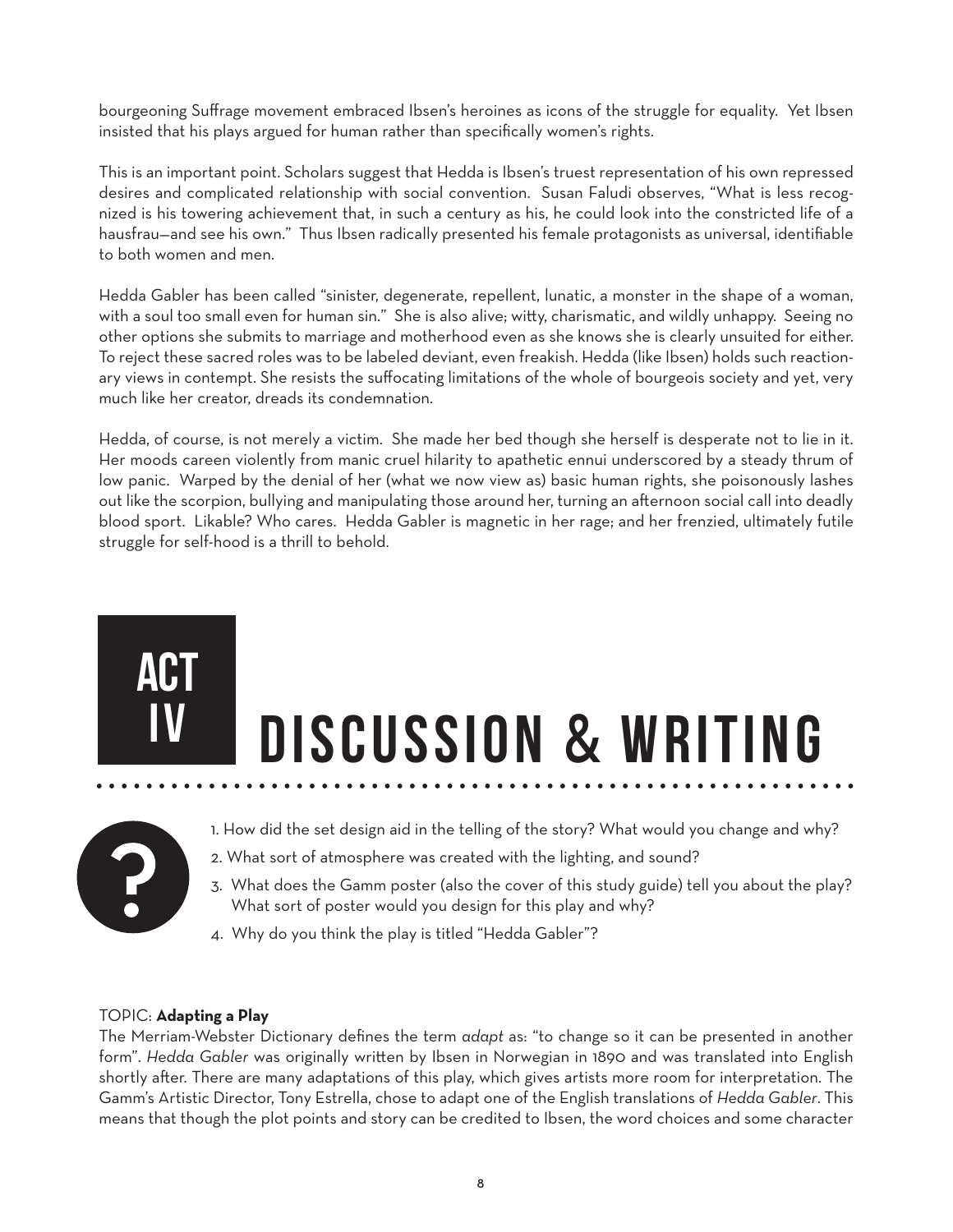nuances are a creation of Estrella.

- *Questions for Free Write or Discussion:*
- If you could adapt a story, which story would you choose and why?
- Why do you think a writer would want to adapt a play?

#### THEME: **Gender Roles**

At the time when Hedda Gabler was written, women in the 1890's were restricted in many aspects of their lives. From the tight corsets to the lack of rights, the Victorian Era treated women as property rather than citizens. Like many other women of her time, headstrong Hedda does not have much control over her life. Though she appears to adhere to the gender roles laid out for her, she still insists on challenging those roles. For example, she gets married and moves into "the home of her dreams", but continues to flirt with other men and resists the idea of having a baby.

Ibsen wrote in his notes about *Hedda Gabler*:

"The mutual hatred of women. Women have no influence on external matter of government. There fore they want to have an influence on souls. And then so many of them have no aim in life (the lack thereof is inherited)."

#### *Questions for Free Write or Discussion:*

- In what ways does Hedda have control over her life? In what ways doesn't she?
- What feminine qualities does Hedda have? What masculine qualities does Hedda have?
- In what ways is Hedda a strong woman? In what ways is she weak? Why?
- Does Hedda try to have an influence on the souls of those around her? If so, how?
- In his notes, Ibsen asks the question: "If a man can have several male friends, why can't he have several lady friends?" Do you think this is true? If so, why? If not, explain.

#### TOPIC: **Greek Mythology Index**

Hedda and Eilert reference Greek mythology throughout the play. A breakdown of some of the terms is provided below.

In the following excerpt, Hedda compares Eilert Lovborg to the Greek God Dionysus:

 "You were a god. My Dionysus. I was a girl, inexperienced, with certain curiosities, passions, clawing at her from inside—"

**Dionysus:** The Greek God of wine and the patron of the stage. Dionysus is the son of Zeus and a mortal named Semele. He is often seen as a symbol of rebirth because he was killed by the Titans and then brought back to life. Dionysus is considered to have two distinct sides to his personality. One side is full of joy and ecstasy, the other is consumed by rage, brutality, and destruction (much like the two side effects of wine). Dionysus' darker outlook was commonly the result of others denying that he was a god.

On multiple occasions, Hedda talks about vine leaves being in Lovborg's hair:

"The bell will strike ten. And Dionysus will return. Vine leaves in his hair."

**Vine Leaves**: More specifically, grape vine leaves, in reference to Dionysus, the Greek God of wine. The festival of Dionysus happens in the spring, which is when the leaves on the vines begin to bloom.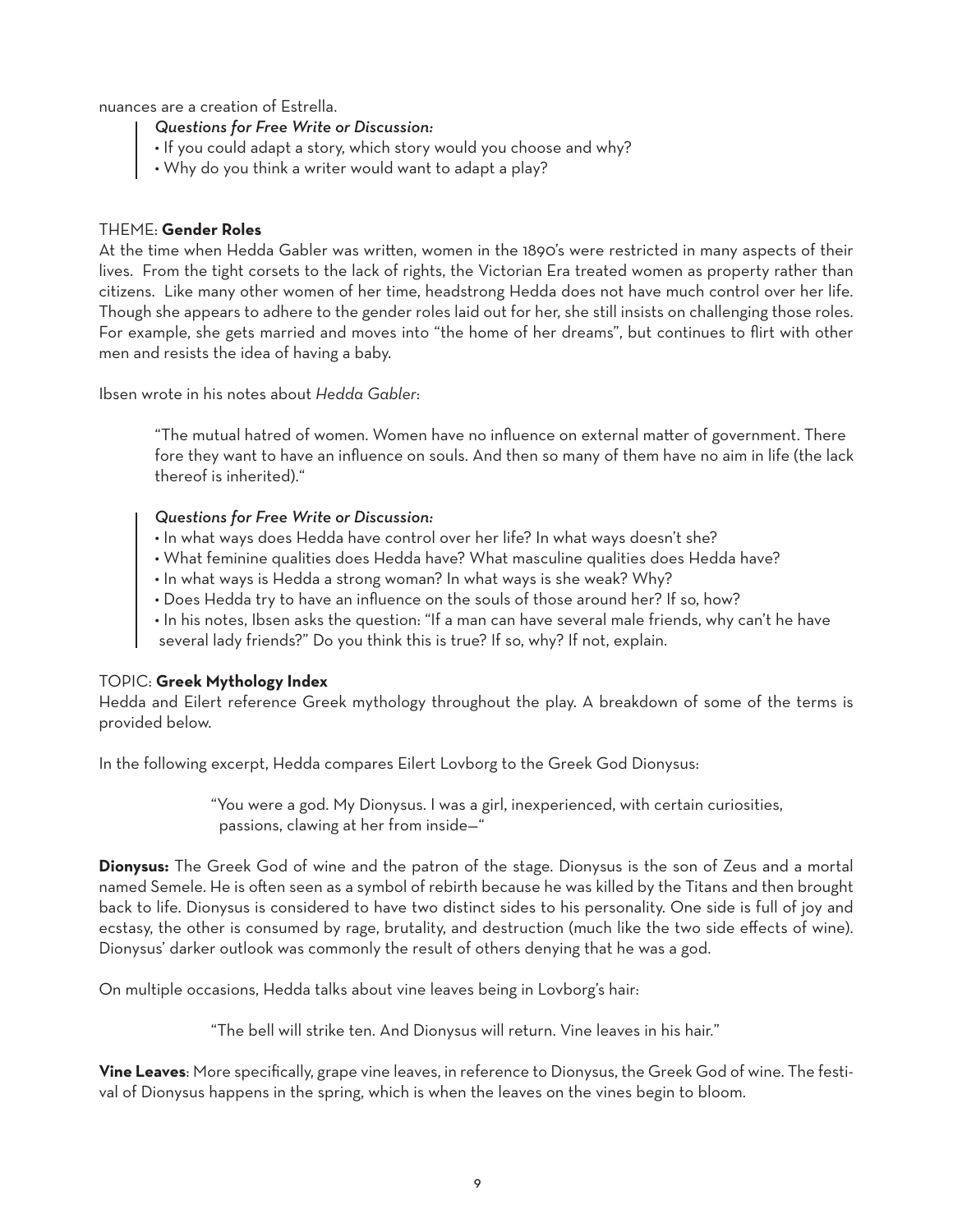When describing his relationship with Thea, Lovborg talks about the Moirai:

 "I called her my muse. I was wrong. She was much more. The Moirai…From the Greeks. The three sisters of Fate…Clotho, Lachesis, Atropos. All in one. She reclaimed me and gave me life. Nurtured it for three years. And now… destroyed me with a look."

**Moirai**: The Ancient Greek name for the Three Fates.

**The Three Sisters of Fate**: Said to be older than the Gods themselves, the Three Fates have the power to decide a person's destiny. Their names are Clotho, Lachesis, and Atropos. In The Republic by Plato, The Three Fates sing along with the music of the Sirens.

**Clotho**: The spinner, who spins the thread of life and determines the time of birth. She sings the things that are.

Lachesis: The allotter, who measures the thread and determines the length of life. She sings the things that were.

**Atropos**: The unturnable, who cuts the thread of life and determines the time of death. She sings the things that are to be.

#### *Questions for Free Write or Discussion:*

- In what ways is Lovborg like Dionysus?
- How does Lovborg's reference to the Greek representation of Fate, reflect what is happening | in the play?
	- Do you believe in fate or choice? Why?

## ACTIVITY FOR THE CLASSROOM adapting a story

#### DESCRIPTION

In Ibsen's notes about *Hedda Gabler*, he writes a brief description of another story line he was toying with. He writes:

 "The two lady friends agree to die together. One of them carries out their end of the bargain. But the other one who realized what lies in store for her loses her courage. This is the reversal-"

As was explained previously, you can take an already written story and adapt it to what you envision. Ask your students to read this basic plot idea from Ibsen's notes and adapt it to a story they want to tell. They can expand upon the story and make it more detailed, with aspects such as character traits, names, background information, etc. Tell them that they can write a short story or a scene. Once they are finished with the creative writing exercise, encourage them to share their work. Have a reading of their short stories or even have them direct their own scenes.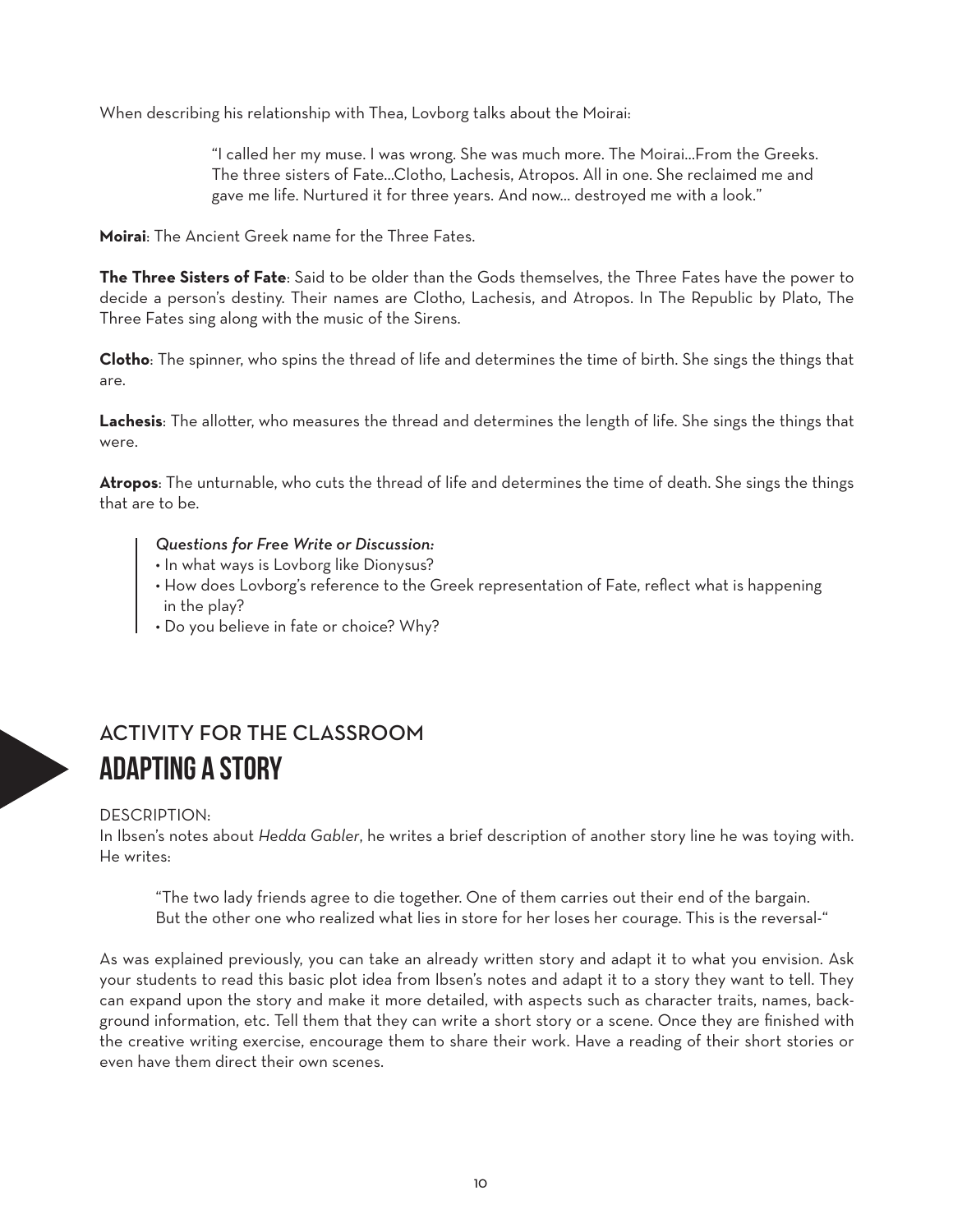# ACT SUPPORTING MATERIALS

# Online Articles

FATAL ATTRACTION -WHY HEDDA STILL FASCINATES http://nyti.ms/1rcY8y2

WAS IBSEN THE FIRST MALE FEMINIST? http://bit.ly/1sSjBlg

THE MANY FACES OF HEDDA GABLER http://bit.ly/1zaMGgk

# Hedda gabler's FAMOUS PORTRAYALS

# GAMM INSIDER MAGAZINE: SPotlight on "HEDDA GABLER"

New this season! An email-based collection of reviews and articles gathered from across the web. Email susie@gammtheatre.org to request it be sent to your email address.

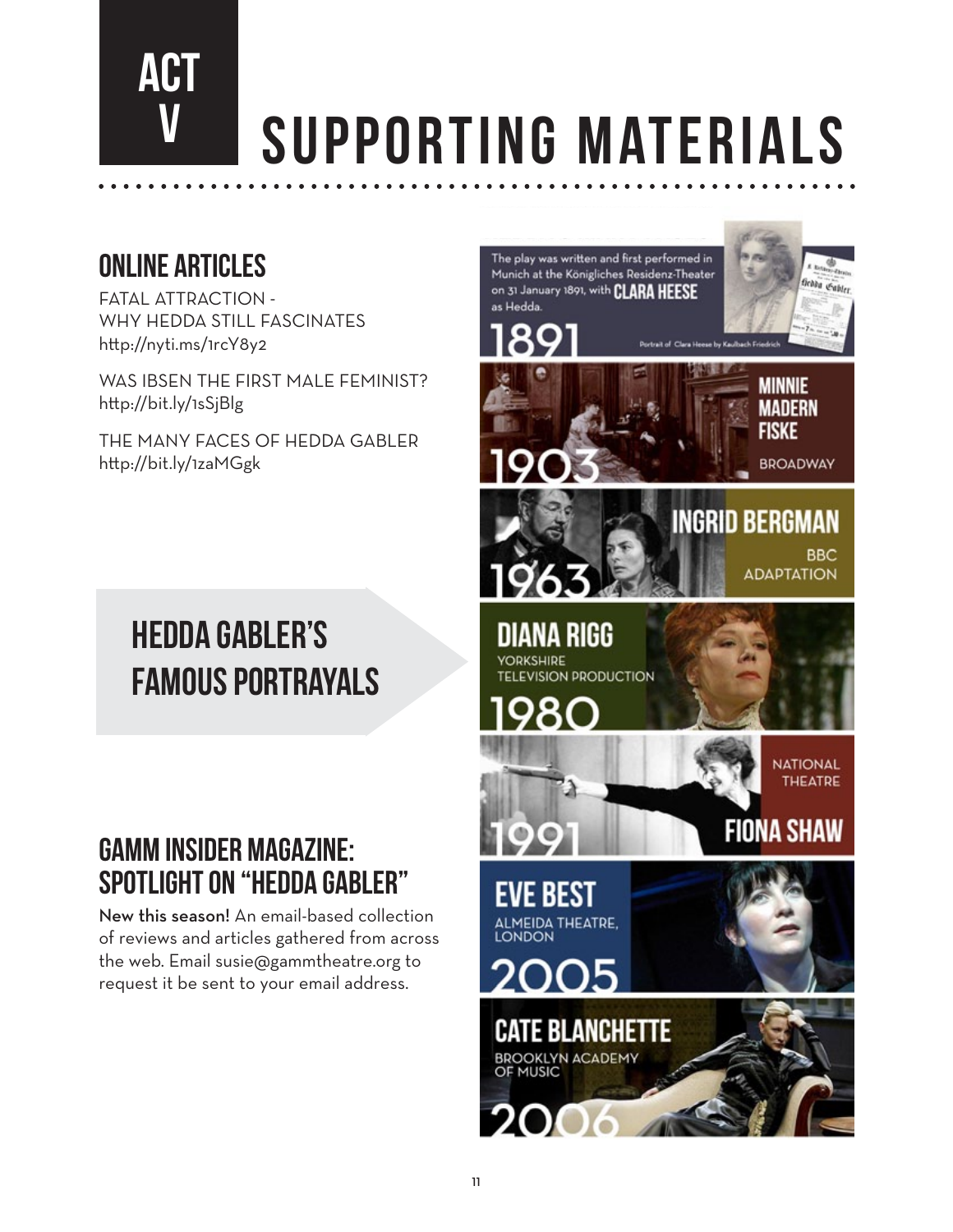**EPILOGUE** 

THANKYOU for joining us for *Hedda Gabler* and for working with this Study Guide to ensure the best, most comprehensive theatrical and educational experience. Please be in touch if you would like us to visit your classroom before or after you attend *Hedda Gabler*.

**MORE** 

nd<br>Come

Our Education Department provides classes for students of various grade levels, as well as a month-long Gamm Summer Intensive for summer time theater fun. We hope you will join us for more student matinees at The Gamm!



#### UPCOMING STUDENT MATINEES:

## MORALITY PLAY

based on the novel by Barry Unsworth adapted by Tony Estrella

> • Friday, January 16, 2015 • Friday, January 30, 2015

## THE HOUSE OF BLUE LEAVES

by John Guare

• Friday, March 6, 2015

### MARIE ANTOINETTE

By David Adjmi

• Friday, May 1, 2015

# To book a matinee

contact Tracy at tracy@gammtheatre.org or 401-723-4266 ext. 12.

TO LEARN MORE ABOUT GAMM EDUCATION find us on the web at www.gammtheatre.org or reach Susie Schutt at 401 723 4266 ext. 17.